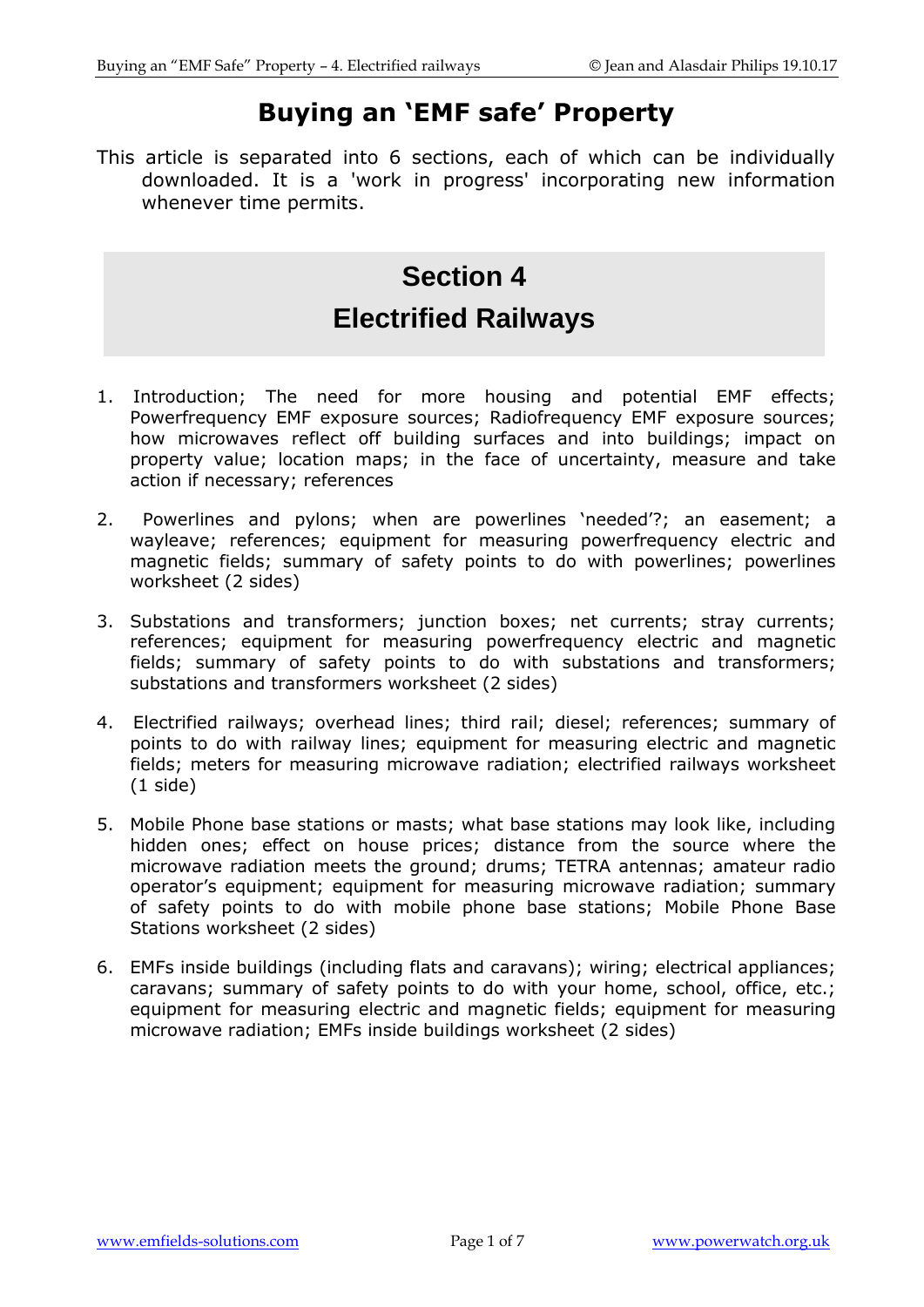# **Buying an "EMF Safe" Property**

# **Electrified railways**

Most railway lines in the UK, are electrified. Both overhead and third rail systems create high magnetic fields for rail travellers, and these fields have been associated with an increased risk of miscarriage for women who travel regularly, especially in the first three months of pregnancy (Lee [2002\)](http://www.ncbi.nlm.nih.gov/pubmed/11805582).

#### **Overhead powerlines**



#### Overhead lines

Railway lines with overhead power are going to produce high fields near to the lines themselves both electric fields from the 25,000 volts on the overhead wires, and magnetic fields from the current being drawn by trains. As the feed (overhead) and return (the metal rails) are separated, the magnetic fields travel a greater distance than for 3-rail systems. All EMFs reduce with distance and have generally fallen off to background levels by a distance of between 30 and 50 metres depending on the particular railway.

The distance needed for EMFs to reduce is measured in a straight line between the overhead power cables and the property and its garden. If the railway line is in a cutting, overhead lines could be a problem if the house is close to them. If the house is closer than 30 metres, we would advise measuring the fields.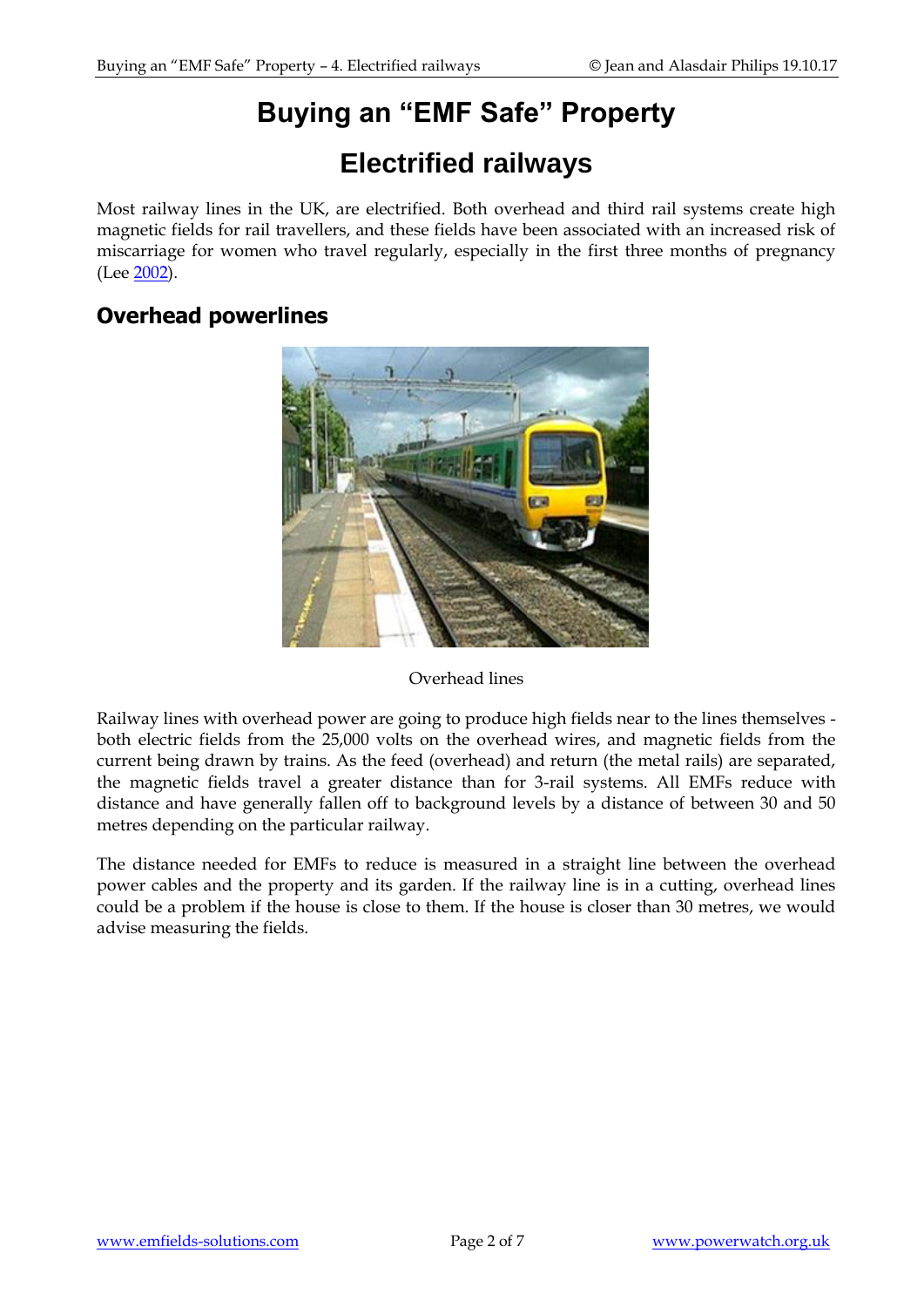### **Third rail power**



Third rail

An electrified railway line powered by a third rail will not normally create high electromagnetic fields in a property at a reasonable distance (i.e. over about 10 metres) away from the nearest rails. Houses built right next to the lines are likely to have high transient fields when trains are passing by.

If the railway line is in a cutting, fields from a third rail are almost certain to be lower than if they were level with the property, as earth absorbs some of the electric fields. If the railway is on an embankment, fields from a third rail will only be reduced by the distance to the edge of the property boundary.

## **AC & DC power**

As railway systems are interconnected by the rails they can be prone to 'net error currents' where there are many lines within a few miles of each other such as around greater London, Manchester, Birmingham and other cities with large railway networks. Alternating current (AC) is easier to transmit over long distances. Direct current (DC), on the other hand is often used for shorter lines, urban systems and tramways. Some companies, such as Connex South Eastern, the London Underground, and some other rail companies elsewhere in the UK, use Direct Current (DC) electricity to power their trains on their 3-rail systems. This can cause a high magnetic field disturbance when trains draw power (i.e. when the motors are actively pulling). In one case we investigated in North East Kent, colours on televisions in nearby houses (within about 30 metres from the line) went haywire each time a fast train passed by - this is a clear indication of a severe magnetic field disturbance which might have long-term health consequences. This particular problem was due to the rail layout in the area and the location of the main electricity sub-station for the local railway lines.

#### **Diesel trains**



Diesel train in Holt, Norfolk

Diesel-electric trains produce EMFs very close to the engines only.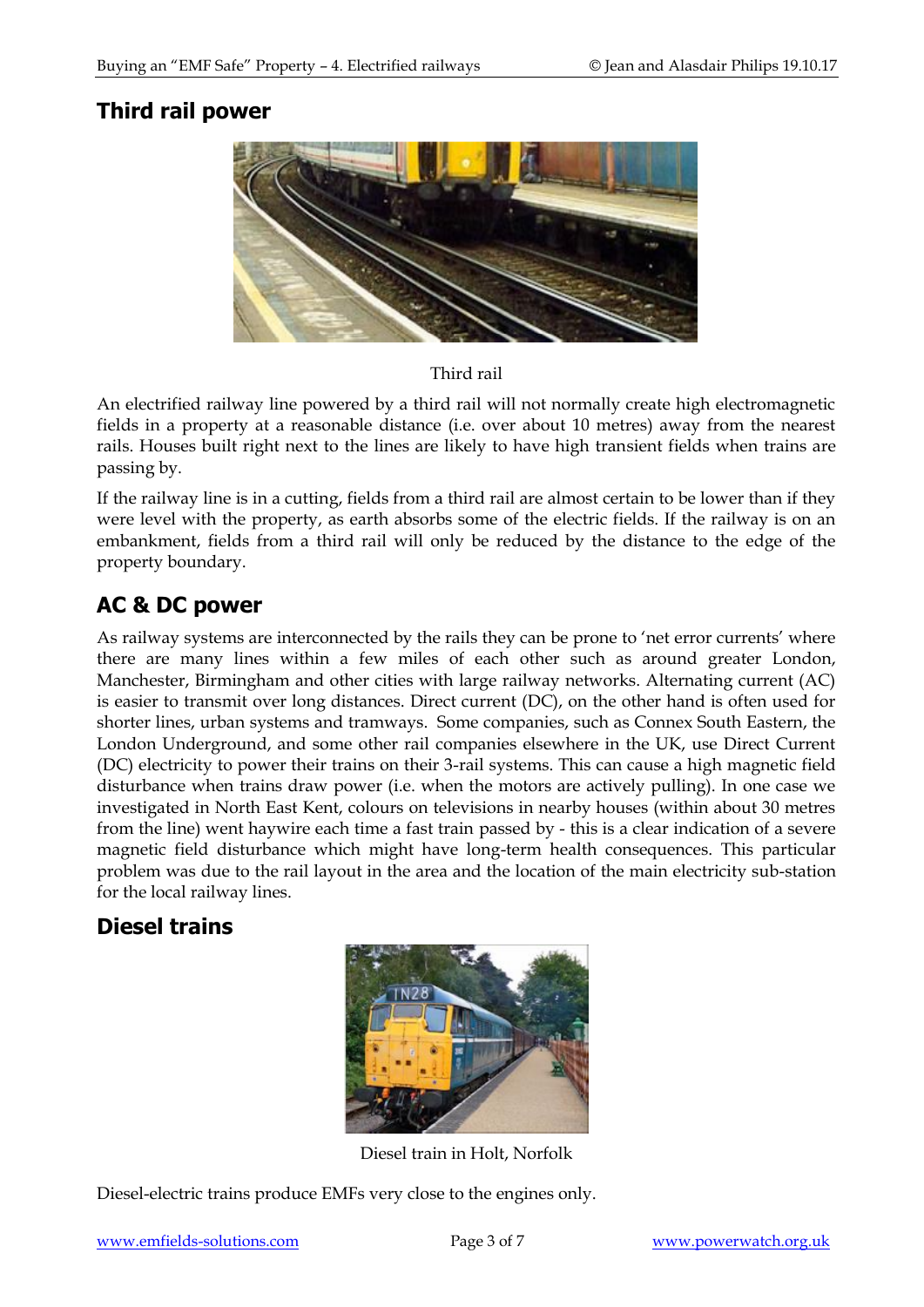If the property is near enough to a station for passing trains to have to slow down or be in the process of speeding up, there may be transient EMFs as the trains take power. There has been some evidence that transient field levels can be problematic, though it is an aspect of EMF exposure which has received little study.

One of the known non-EMF hazards from living near to railway lines is chemical pollution from the sprays used to keep down weed growth on railway property. These sprays are being used



less, but there may be some residual traces in the soil. Someone who lived in such a situation, and grew vegetables near to the railway land boundary, found their carrots were very undersized. It may be worth while taking a decision not to grow vegetables and fruit (anything that you eat) near the boundary with a line, or allow young children to play next to the boundary fence, without getting a soil analysis made.

GSM communications masts have been erected along most railways in the country. This is in part to carry out the improvements in safety communication recommended following the Paddington crash in October 1999. The system used is almost identical to the normal GSM mobile phone base station networks.

Planning permission is not needed on Network Rail land, even for a 33 metre mast. The companies that own the masts are allowed to sub-let space to any of the normal mobile phone companies – so a rail mast can then host more Operators, though they tend not to. It is not clear whether co-hosting would require planning permission, but even if it did, Local Planning Authorities are encouraged to allow mast-sharing, especially on existing structures. Unfortunately, for maintenance reasons amongst others, sites may be selected at existing stations, which can be in the middle of a village or next to a school.

### **References**

[1] **Lee GM** et al 2002 - *A nested case-control study of residential and personal magnetic field measures and miscarriages* Epidemiology 13(1):21-31

### **Summary of safety points to do with railway lines**

- Is the railway line electrified?
- Is it powered by AC or DC electricity?
- Is it in a cutting or on an embankment?
- Is it near to a station?
- If your prospective house is closer than 30 metres to overhead wires, we recommend measuring the field levels.
- Magnetic field levels are only reduced by distance, they cannot be shielded against. Electric fields are partially absorbed by materials such as earth, trees, fences, walls, etc. but windows allow electric fields in.
- Check what environmental sprays are being used (if any), for vegetation control by the railway land owner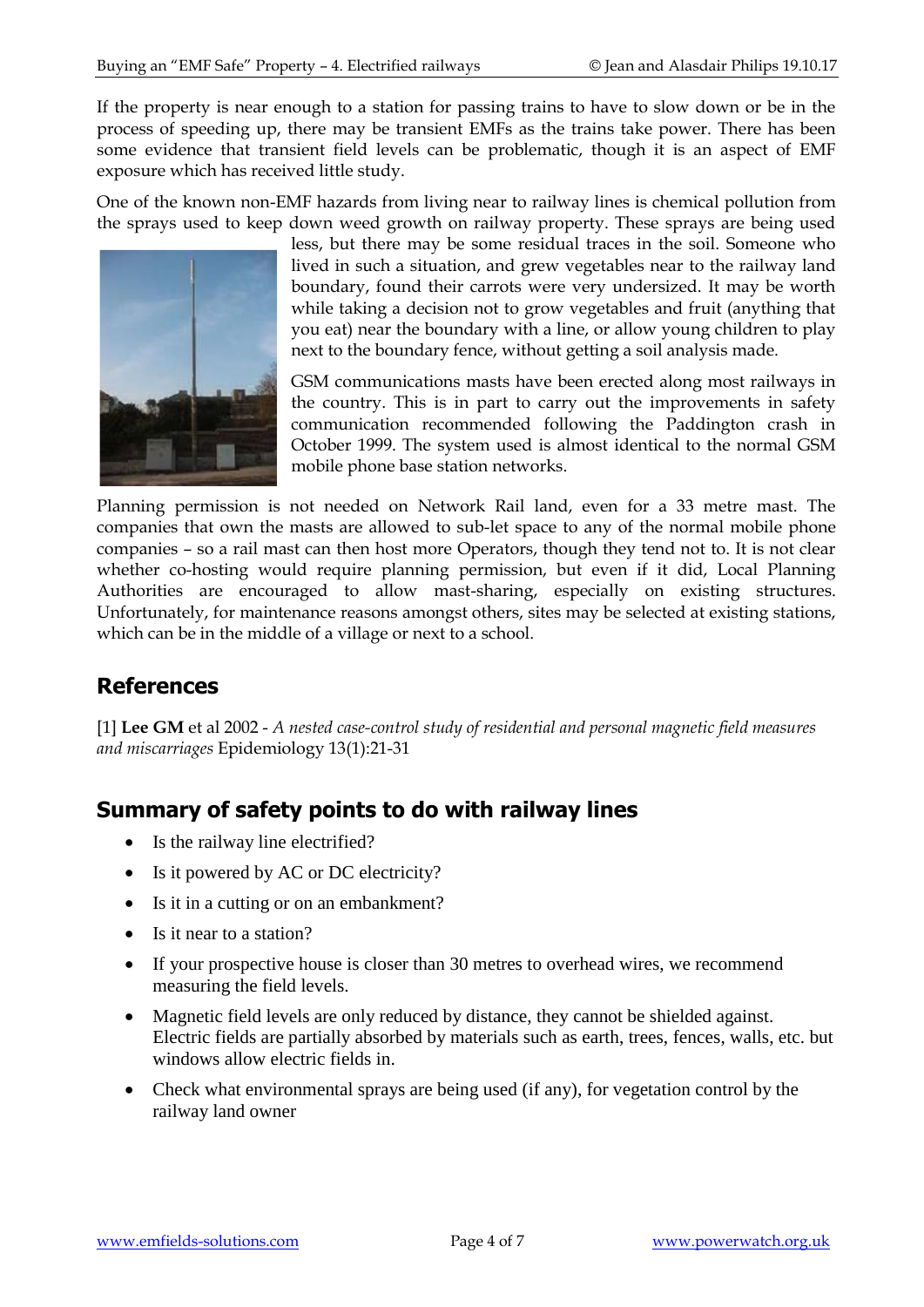• Is there a railway mobile phone (GSM-R) communications mast within 2 kilometres (1 km in hilly country)? If not, one may be erected nearby. The rail communications part is likely to be quite tightly focussed up and down the railway line, but we have come across masts which 'splatter' quite high fields towards local houses. Mobile phone companies may be offered space on the mast, which will increase microwave exposure in the vicinity of the mast. Mobile phone companies may be offered space on the mast, which will increase microwave exposure in the vicinity of the mast. Mobile phone companies may be offered space on the mast, which will increase microwave exposure in the vicinity of the mast.

### **Equipment for measuring electric and magnetic fields**



Pocket PF5 Meter

To measure both electric and magnetic fields, you can buy the EMFields Pocket PF5 meter. It has been designed by Alasdair Philips (Powerwatch) and Andrew Cohen (EMFields).

The PF5 meter measures 5 - 200 V/m electric fields and 0.02 – 2.0 microtesla magnetic fields or (0.2 – 20 milligauss magnetic fields).

With this meter you can measure the EMFs in your property or the property you are considering buying and outside in the garden from railway lines, pylons substations and other external sources of power frequency EMFs.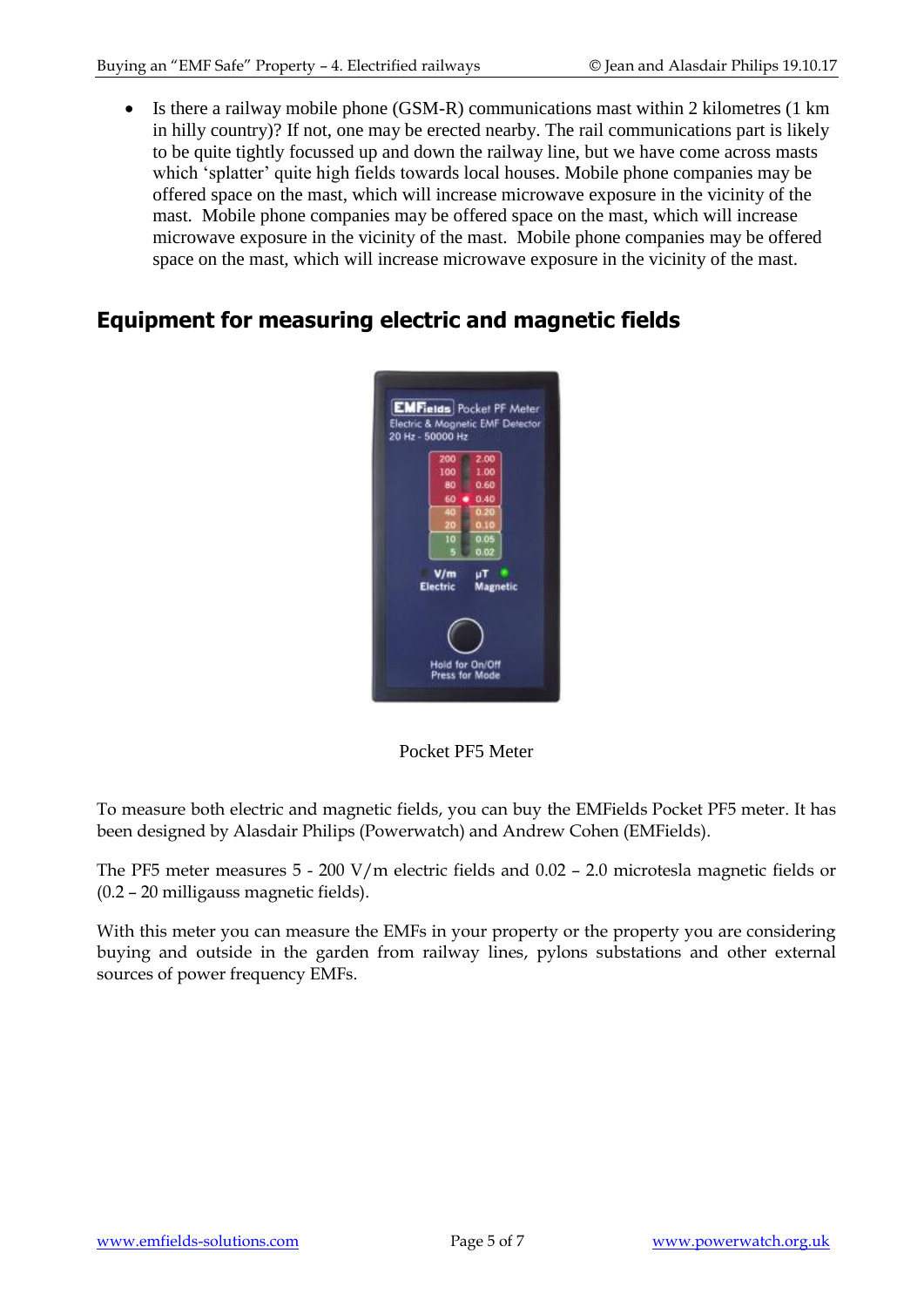### **Meters for measuring microwave radiation**



If you are concerned about the RF fields from telecommunications masts along the railway line, you can buy an Acoustimeter microwave meter. The readings are shown on both an LCD display and two series of graduated LED lights, which display peak, peak hold, and average levels of radio frequency electromagnetic fields. The LEDs update rapidly, and allow you to quickly gauge the levels in an area and find any hot-spots. The LCD display offers high accuracy with a lower update speed, giving you time to take note of the readings. You could, instead, buy an Acousticom 2, which displays peak levels of radio frequency electromagnetic fields. The RadAware microwave alarm will help you monitor the RF exposure wherever you are.

They are easy-to-use, hand-held and arrive complete with simple instructions for use. They are intended for the non-scientist who needs to have no understanding of the physics or technology involved.

For details of the cost of buying the Acoustimeter, the Acousticom 2, and the RadAware see the EMFields website [www.emfields-solutions.com](http://www.emfields-solutions.com/) . You can also purchase online.

Meters are sent out by 1<sup>st</sup> class recorded delivery.